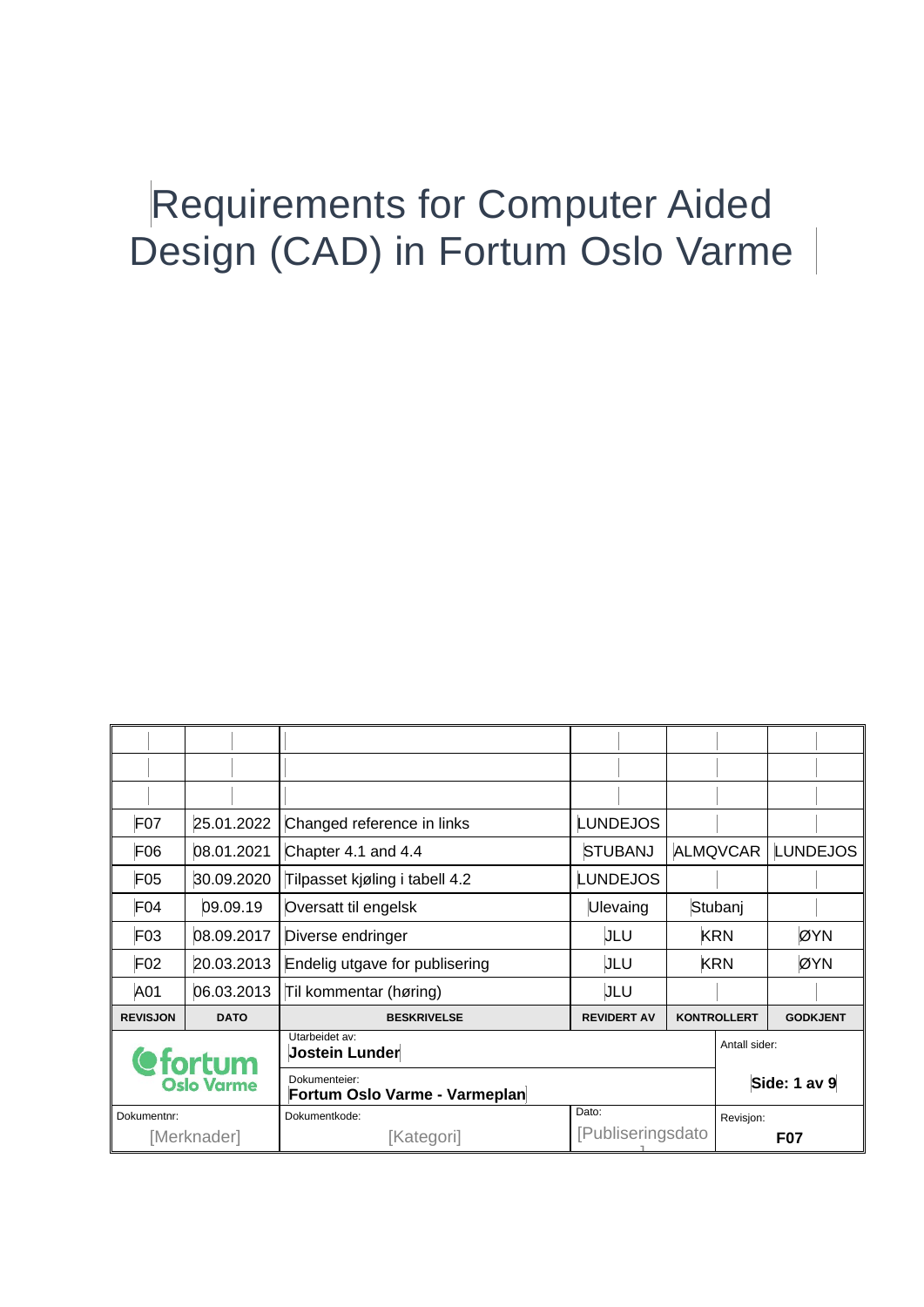

## **Table of contents**

| $\vert$ 1                                           |              |  |  |  |  |
|-----------------------------------------------------|--------------|--|--|--|--|
| $\mathbf{2}$                                        |              |  |  |  |  |
| 3                                                   |              |  |  |  |  |
| $\overline{\mathbf{A}}$<br>4.1<br>4.2<br>4.3<br>4.4 |              |  |  |  |  |
|                                                     | 4.4.1<br>442 |  |  |  |  |
|                                                     | 443          |  |  |  |  |
|                                                     | 444          |  |  |  |  |
|                                                     | 445          |  |  |  |  |
|                                                     | 4.4.6        |  |  |  |  |
|                                                     | 4.4.7        |  |  |  |  |
| 5<br>5.1<br>5.2<br>5.3<br>6                         |              |  |  |  |  |
| 7                                                   |              |  |  |  |  |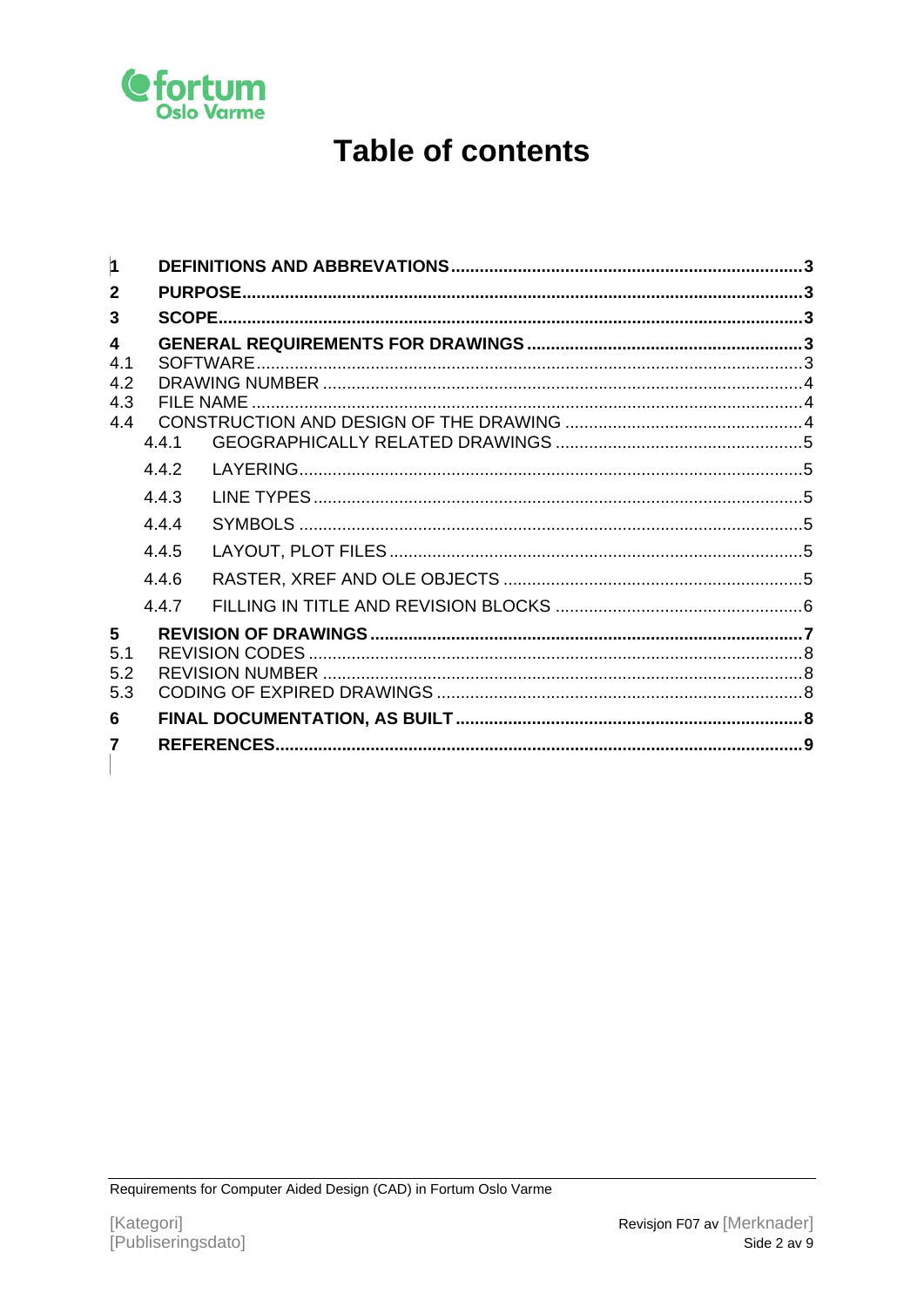

## <span id="page-2-0"></span>**1 DEFINITIONS AND ABBREVATIONS**

| <b>Term</b>                 | <b>Definition</b>                                           |  |
|-----------------------------|-------------------------------------------------------------|--|
| <b>CAD</b>                  | <b>Computer Aided Design</b>                                |  |
| <b>MRM</b>                  | Management, Regulation and Monitioring                      |  |
| <b>BIM</b>                  | <b>Building Information Modeling</b>                        |  |
| <b>P&amp;ID</b>             | Drawings (flow chart) which show a detailed description of  |  |
|                             | equipment and instrumentation                               |  |
| <b>XREF</b>                 | Reference files in AutoCAD                                  |  |
| <b>WCS</b>                  | World Coordinate System. The main coordinate system of the  |  |
|                             | drawing                                                     |  |
| <b>UCS</b>                  | User Coordinate System. Locally user-defined coordinate     |  |
|                             | system in the drawing that does not affect the main         |  |
|                             | coordinate system of the drawing                            |  |
| <b>DWG</b>                  | The format of the files in AutoCAD                          |  |
| <b>SCD</b>                  | System Control Diagram                                      |  |
| <b>Process flow diagram</b> | Drawings describing the flow of a process. The process flow |  |
|                             | diagrams provides an overall overview of the process and    |  |
|                             | does not contain a detailed description of equipment.       |  |

## <span id="page-2-1"></span>**2 PURPOSE**

The purpose with this document is to provide a high-level framework for the preparation of Computer Aided Design. This is to ensure a uniform appearance on Fortum Oslo Varme's CAD-drawings and models regardless of who produced them.

## <span id="page-2-2"></span>**3 SCOPE**

The document contains general requirements for the use of CAD in Fortum Oslo Varme. The specification applies to all suppliers who produce/revise drawings and models for Fortum Oslo Varme. Regarding engineering tasks, requirements exceeding the contents of this specification may be specified.

## <span id="page-2-3"></span>**4 GENERAL REQUIREMENTS FOR DRAWINGS**

## <span id="page-2-4"></span>**4.1 SOFTWARE**

Fortum Oslo Varme has standardized on the following software for production of drawings:

Within the electrical field, drawings should be produced in EPLAN Electric P8. Within the field of automation (SRO), SCDs should be produced in Microsoft Visio. Process flow diagrams and P&IDs should be produced in AutoCAD P&ID(AutoCAD Plant 3D), see chapter 4.4.

Pipe arrangement/isometric drawings should be produced in "pure" AutoCAD. In projects where 3D models (BIM) are to be produced, Fortum Oslo Varme prefers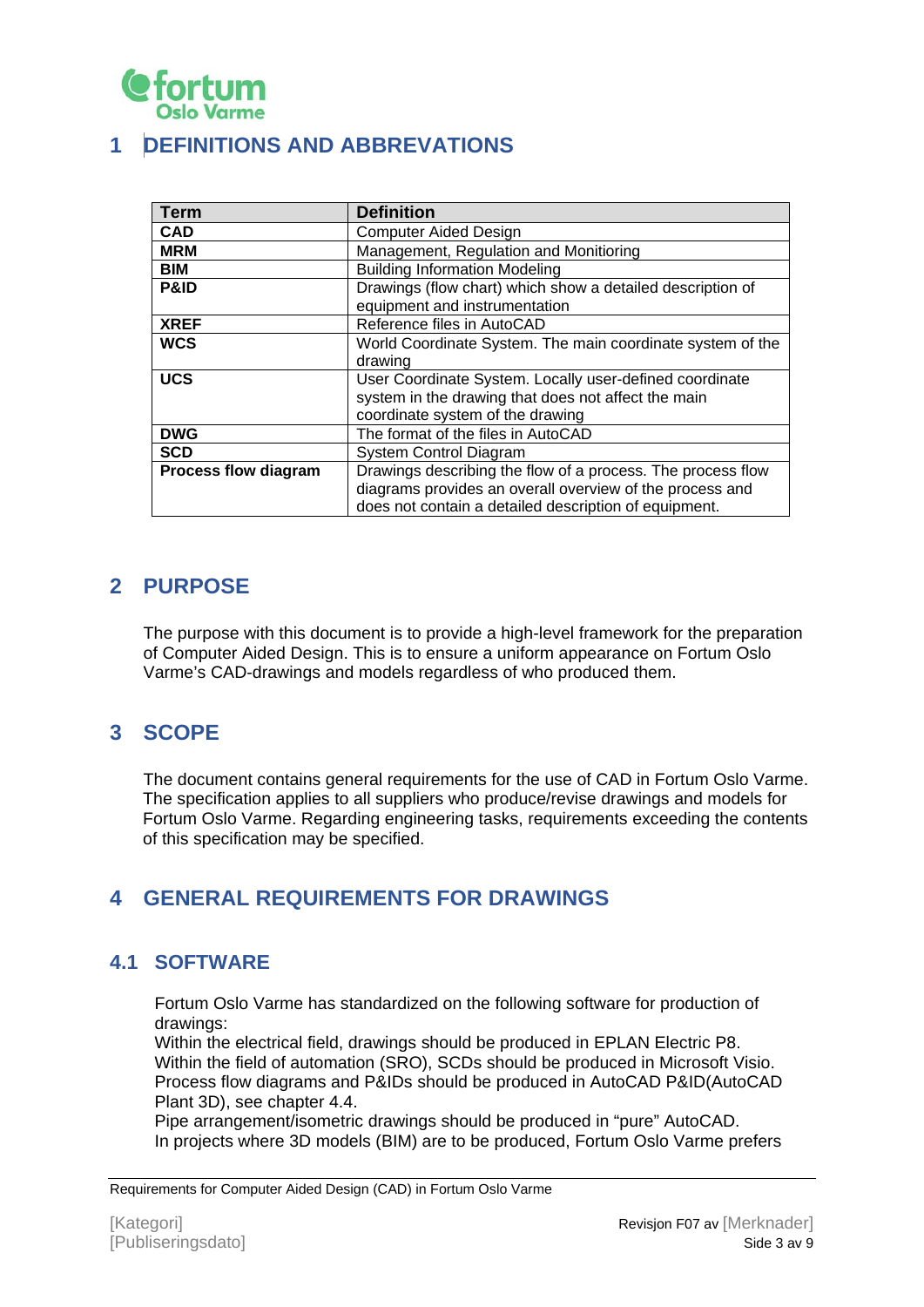

that the 3D models (BIM) be produced in products from Autodesk, but is not a requirement. If other software is used, the 3D model must be available in IFC format

#### <span id="page-3-0"></span>**4.2 DRAWING NUMBER**

Drawing number should be labelled according to Fortum Oslo Varme's series of drawing numbers. Drawing numbers are provided by Fortum Oslo Varme in each project on request. Requests are sent to FOV.DOKVARME@fortum.com with the following information:

The assignment number/project number, the type of drawing category to be produced and the number within each drawing category. For the different drawing categories, see table 4.2 below

|--|

| <b>Heat production plant</b>                 | <b>Distribution network/customer</b>                       |
|----------------------------------------------|------------------------------------------------------------|
| Common issues                                | Customer central                                           |
| Structural engineering                       | Indoor primary/secondary district<br>heating/cooling pipes |
| Ventilation, cooling, heating and sanitation | Outdoor primary/secondary district                         |
| of the building                              | heating/cooling pipes                                      |
| Piping                                       | Manhole (chamber) primary/secondary<br>network             |
| Electrical and automation                    | Duct cables                                                |
| Process flow diagram, P&ID                   | Alarm                                                      |
| Fire protection                              |                                                            |

#### <span id="page-3-1"></span>**4.3 FILE NAME**

All files must be entered with the drawing number first in the file name, followed by an explanatory title.

Example: 131.16-215601 – Process flow diagram Vika heat central district heating system.dwg

## <span id="page-3-2"></span>**4.4 CONSTRUCTION AND DESIGN OF THE DRAWING**

All drawings produced for Fortum Oslo Varme must be produced with Fortum Oslo Varme's drawing templates. The templates are located at [Fortum.no](https://www.fortum.no/media/5164/download) (click on the link to download the zip file with templates).

In model rooms, always draw in actual size (1:1). References should always be made to related drawings in the drawing itself where this is natural.

P&IDs are to be established in FOVs Autocad P&ID database. A "BIM360 design" license is required to access AutoCAD P&IDs. The template for P&IDs is located in FOV's BIM360 database.

Fortum Oslo Varme must be contacted in the initial state of the project to get invited to the environment.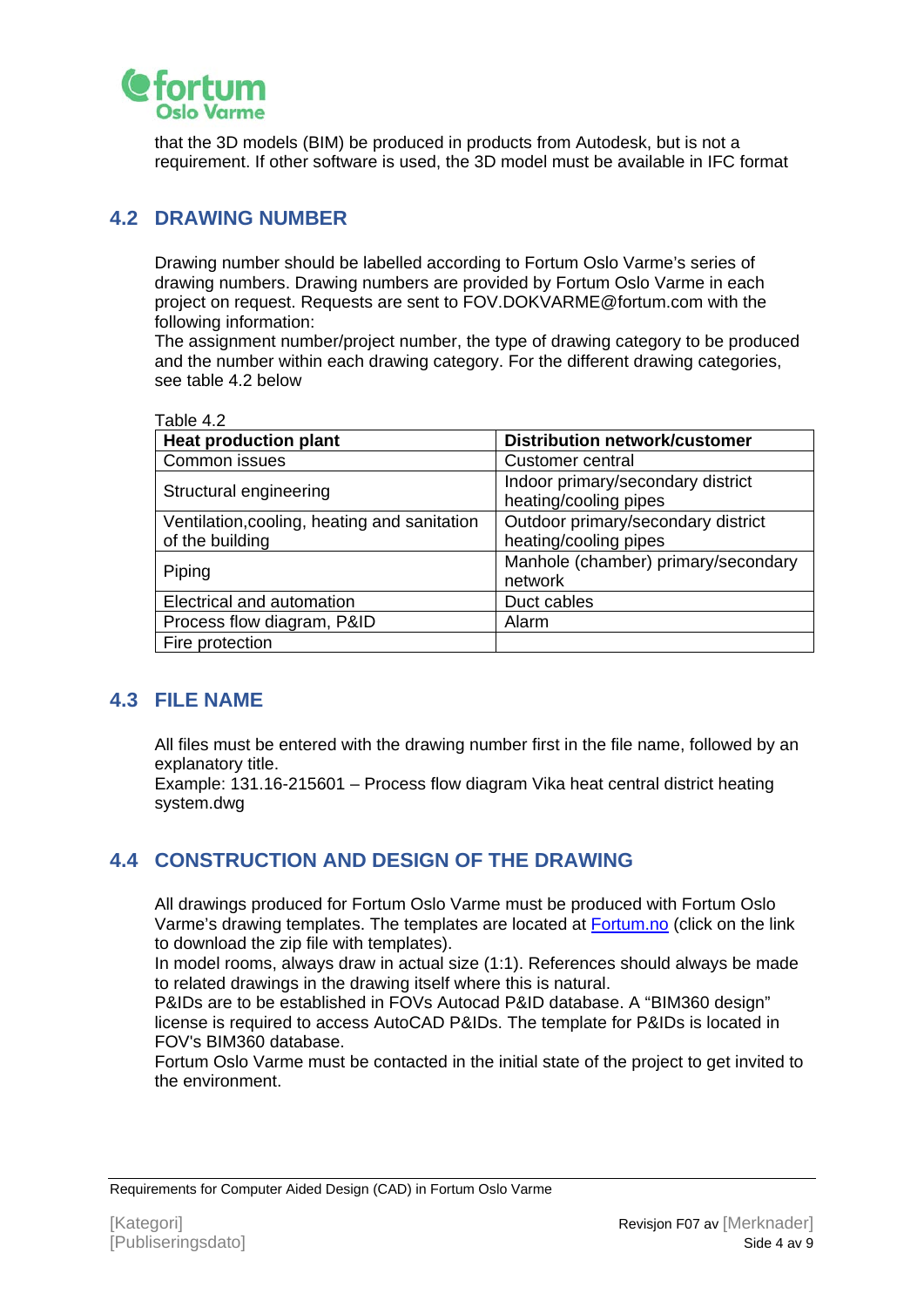

#### <span id="page-4-0"></span>**4.4.1 GEOGRAPHICALLY RELATED DRAWINGS**

For all geographically related drawings, use Euref 89 zone 32 or NTM zone 10 as a coordinate system.

Origo must coincide with Euref origo on the equator.

For AutoCAD drawings this means WCS (World Coordinate System). It is up to anyone to use user-defined coordinate systems (UCS in AutoCAD). These will naturally coincide with buildings' axes or similar. Origo and direction of rotation can be set as it suits at any time, as long as the motel is not moved in the world coordinate system.

#### <span id="page-4-1"></span>**4.4.2 LAYERING**

Layers in the drawings should be organized by having lines, text, targets, symbols and figures on different layers and be drawn only once in the model. The layering should also be of such a character that the various elements can be switched on and off as needed. The layers should have names that make them easy to identify.

#### <span id="page-4-2"></span>**4.4.3 LINE TYPES**

For line types and line thicknesses, reference is made to NS 8302. For special subject areas, it may be necessary to use other line types or line thicknesses than those described in the standard. The meaning of the lines must then be stated in other standards or explained on the current drawing.

#### <span id="page-4-3"></span>**4.4.4 SYMBOLS**

Symbols should be placed as blocks in the drawing/model. The symbols should be according to ISO 14617/IEC 60617 (graphical symbols for diagrams) and IEC 61082 (electrotechnical documentation). The symbol library for P&IDs is located in FOV's BIM360 with drawing number 241421 (you need access to the environment or the drawing can be sent on request)

The document "Fortum Oslo Varme – SCD legend" for SCD (to be sent on request).

#### <span id="page-4-4"></span>**4.4.5 LAYOUT, PLOT FILES**

Drawings should not be based on CTB-files (plot files) that control the colors of printouts unless the CTB-files are distributed by Fortum Oslo Varme.

#### <span id="page-4-5"></span>**4.4.6 RASTER, XREF AND OLE OBJECTS**

No raster files should be inserted in the drawings. Company logos and such should be drawn and be an integrated part of the drawing. In special cases exceptions may be made, e.g. scanned drawing substrate that is not appropriate to vectorize. External references (XREF) can be used in the project, but must be linked to the

drawing before it is handed over.

Use of OLE objects in drawings must be approved by Fortum Oslo Varme unless the OLE objects are already in a drawing template distributed by Fortum Oslo Varme.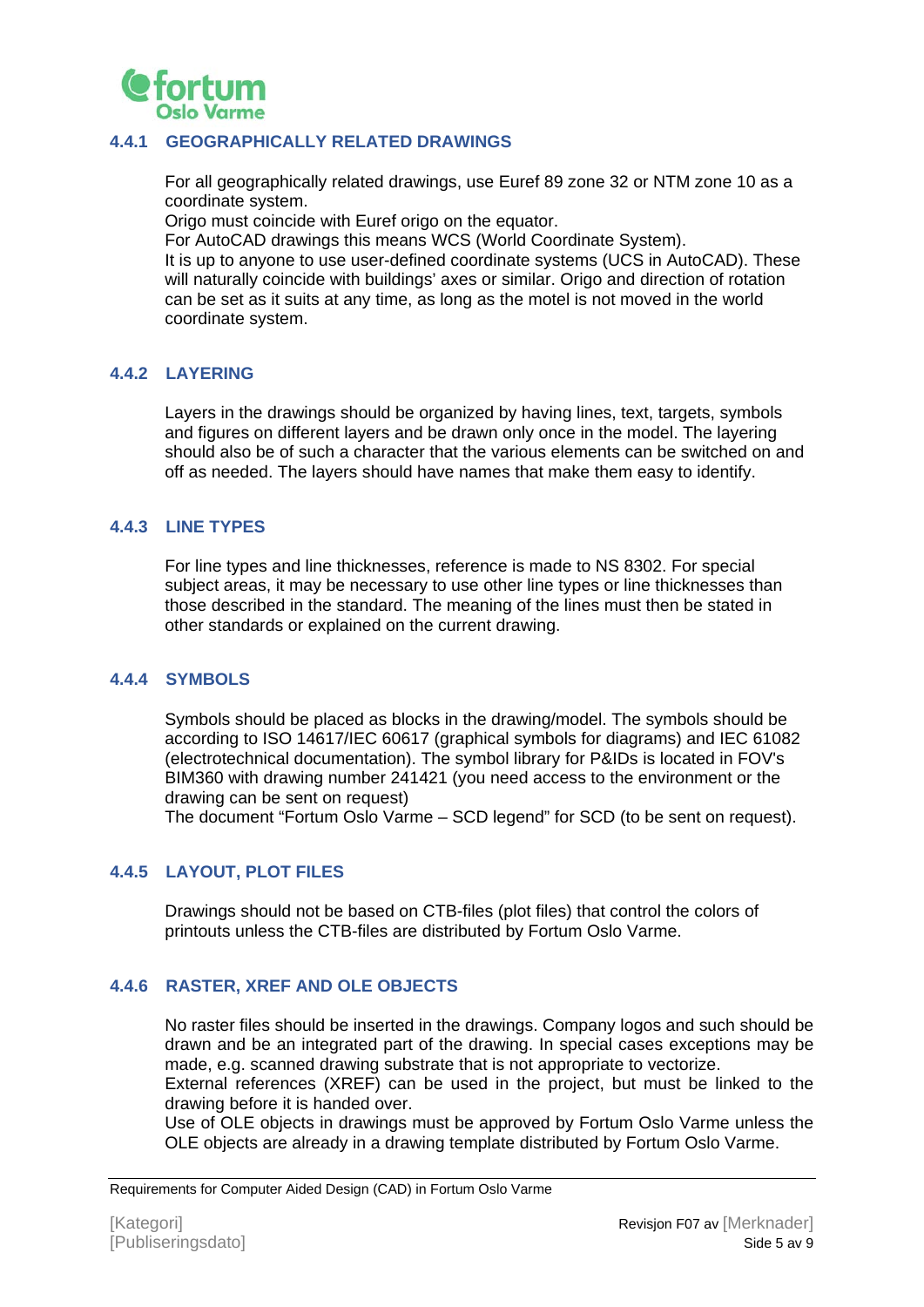

#### <span id="page-5-0"></span>**4.4.7 FILLING IN TITLE AND REVISION BLOCKS**

In title and revision blocks, only capital letters should be used. The blocks must be filled in according to table 4.4.7:

#### Table 4.4.7

| Explanation of the fields in the title field block |                                      |                                                                                                                                                                                             |  |  |
|----------------------------------------------------|--------------------------------------|---------------------------------------------------------------------------------------------------------------------------------------------------------------------------------------------|--|--|
| <b>English translation</b>                         | Norwegian translation                | <b>Explanation</b>                                                                                                                                                                          |  |  |
| Drawing number (in<br>the title field)             | Tegning nummer (i<br>tittelfelt)     | Enter the drawing number provided by<br>Fortum Oslo Varme                                                                                                                                   |  |  |
| Drawing number (in<br>the margin)                  | Tegning nummer (i<br>marg)           | Enter the same drawing number as in the box<br>above                                                                                                                                        |  |  |
| Revision number                                    | Revisjonsnummer                      | The current revision for the drawing is<br>entered into this field in accordance with<br>chapter 5 Revisions                                                                                |  |  |
| Title (line 1)                                     | Tittel (linje 1)                     | Enter the address of the facility in question.<br>Drawings for heat production plants and<br>pumping stations must indicate which "object"<br>applies.<br>(Example: HARALDRUD VARMESENTRAL) |  |  |
| Title (line 2)                                     | Tittel (linje 2)                     | Enter a descriptive text for the drawing                                                                                                                                                    |  |  |
| Title (line 3)                                     | Tittel (linje 3)                     | Enter the AKS-, KKS- or ISO-number                                                                                                                                                          |  |  |
| Title (line 4)                                     | Tittel (linje 4)                     | This field will describe what the drawing<br>contains, plan, section, profile, P&ID etc.                                                                                                    |  |  |
| Title (line 5)                                     | Tittel (linje 5)                     | Available                                                                                                                                                                                   |  |  |
| Document date<br>(YYYY-MM-DD)                      | Dok. Dato (ÅÅÅÅ-MM-<br>DD)           | Enter the date for the beginning of the<br>drawing. The date format should be: YYYY-<br>MM-DD                                                                                               |  |  |
| Drawed by (case<br>worker)                         | Tegnet av (Saksbeh)                  | Enter the initials of the person who has<br>drawn/designed the drawing                                                                                                                      |  |  |
| Scale                                              | Målestokk                            | The main scale of the drawing should be<br>indicated when the drawing is plotted out in<br>1:1                                                                                              |  |  |
| Format                                             | Format                               | The field is already filled in with the format of<br>the drawing, A1 etc. Do not change this                                                                                                |  |  |
| Substitute for                                     | Erstatning for                       | If the drawing replaces an old drawing, the<br>old drawing number must be entered here                                                                                                      |  |  |
| Consultant                                         | Konsulent                            | Enter the consultant's company name. This is<br>a hidden attribute in the title field                                                                                                       |  |  |
| Project number<br>Fortum Oslo Varme                | Prosjektnr Fortum<br>Oslo Varme      | Enter the project number/assignment number<br>specified by Fortum Oslo Varme                                                                                                                |  |  |
| <b>Work Order</b><br>Contractor/<br>consultant     | Oppdragsnr.<br>Entreprenør/konsulent | Enter the contractor/consultant's assignment<br>number if needed                                                                                                                            |  |  |
| Explanation of the fields in the revision block    |                                      |                                                                                                                                                                                             |  |  |
| <b>Revision number</b>                             | Revisjonsnummer                      | Enter revision number for the drawing in<br>accordance with chapter 5 Revisions                                                                                                             |  |  |
| <b>Revision date</b><br>(YYYY-MM-DD)               | Revisjonsdato (ÅÅÅÅ-<br>MM-DD)       | Enter the revision date. The date format<br>should be: YYYY-MM-DD                                                                                                                           |  |  |
| Revision concern                                   | Revisjon gjelder                     | Brief description of what changes have been<br>made                                                                                                                                         |  |  |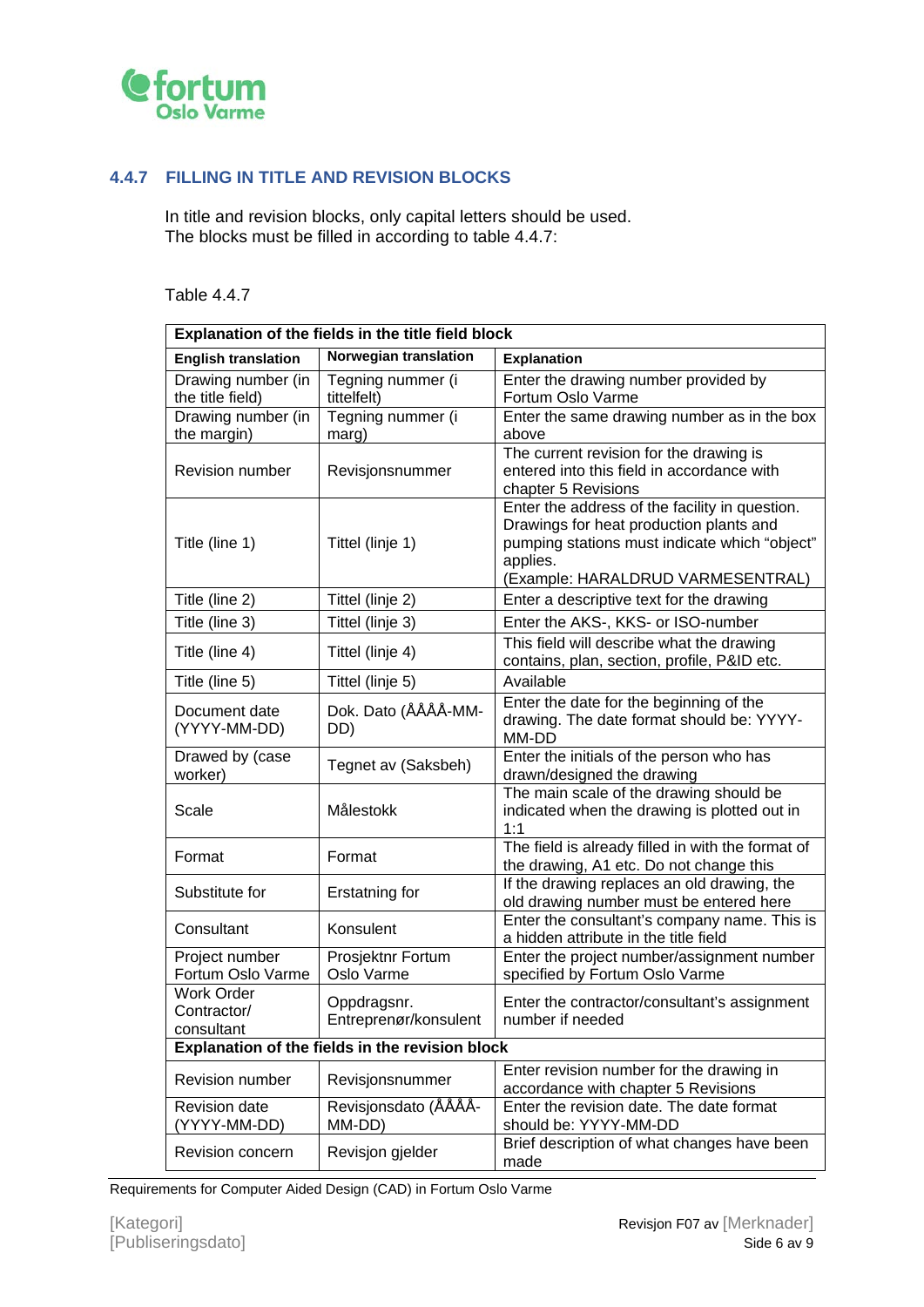

| Revision drawn by                          | Revisjon tegnet av                     | Enter the initials of the person who has<br>drawn/designed the revision of the drawing                             |
|--------------------------------------------|----------------------------------------|--------------------------------------------------------------------------------------------------------------------|
| Revision approved<br>by                    | Revisjon godkjent av                   | Enter the initials of the person who formally<br>approved the revision of the drawing by the<br>executive part     |
| Revision approved<br>date (YYYY-MM-<br>DD) | Revisjon godkjent dato<br>(ÅÅÅÅ-MM-DD) | Enter the date for when the revision of the<br>drawing has been approved. The date format<br>should be: YYYY-MM-DD |

Example of a correctly filled in title block:

|             |                                     |                                                                                                                                                                                                               |                                                                      | ØYN                                  | 2013–03–05                                                                                  |  |
|-------------|-------------------------------------|---------------------------------------------------------------------------------------------------------------------------------------------------------------------------------------------------------------|----------------------------------------------------------------------|--------------------------------------|---------------------------------------------------------------------------------------------|--|
|             |                                     |                                                                                                                                                                                                               |                                                                      |                                      |                                                                                             |  |
|             |                                     |                                                                                                                                                                                                               | TEGN.                                                                | GODKJ.                               | GODKJ, DATO                                                                                 |  |
|             |                                     |                                                                                                                                                                                                               |                                                                      |                                      | OPPDRAGSNR, ENTREPRENØR/KONS,                                                               |  |
|             |                                     | $31F -$                                                                                                                                                                                                       |                                                                      |                                      |                                                                                             |  |
|             |                                     |                                                                                                                                                                                                               |                                                                      |                                      |                                                                                             |  |
|             |                                     |                                                                                                                                                                                                               |                                                                      |                                      | $2012 - 09 - 20$                                                                            |  |
|             |                                     |                                                                                                                                                                                                               |                                                                      |                                      |                                                                                             |  |
| JLU         |                                     |                                                                                                                                                                                                               |                                                                      |                                      |                                                                                             |  |
|             |                                     |                                                                                                                                                                                                               |                                                                      |                                      |                                                                                             |  |
| 31.V.GV9.EK |                                     |                                                                                                                                                                                                               |                                                                      | FORMAT                               |                                                                                             |  |
| P&ID        |                                     |                                                                                                                                                                                                               |                                                                      |                                      |                                                                                             |  |
|             |                                     |                                                                                                                                                                                                               |                                                                      |                                      |                                                                                             |  |
|             |                                     |                                                                                                                                                                                                               |                                                                      |                                      | REV.                                                                                        |  |
|             |                                     |                                                                                                                                                                                                               |                                                                      |                                      |                                                                                             |  |
|             | www.fortumorskwomne.no.             |                                                                                                                                                                                                               |                                                                      |                                      |                                                                                             |  |
|             | <b>@fortum</b><br><b>Oslo Varme</b> | F02 2013-03-05 SOM BYGGET<br>12012-09-201 TIL KOMMENTAR<br>REVISJONEN GJELDER<br>Fortum Oslo Varme AS<br>Postadresse: PB 990 Skøyen, 0247 Odo<br>Besøksadreese: Drammeneveien 144<br>Sentrolbord: 22 43 59 80 | PROSJEKTNR, HAFSLUND VARME<br>SYSTEM NATURGASSBRENSEL<br>TEGNING NR. | JLU<br>JLU<br>HARALDRUD VARMESENTRAI | DOK, DATO<br><b>TEGNET AV</b><br><b>MALESTOKK</b><br><b>ERSTATNING FOR</b><br>131.46–215620 |  |

## <span id="page-6-0"></span>**5 REVISION OF DRAWINGS**

When modifications are made to installations that affect the existing documentation, the documentation must be revised so that it corresponds to reality. Changes to installations may also require new documentation. Fortum Oslo Varme considers whether to revise or create new documentation for each project.

Each time drawings are revised, this should be marked by increasing the revision number by one. This is entered in the field Revision number in the title block. In addition should the revision block be re-inserted if there is not one that is "vacant" from the previous drawing. It should be filled in according to chapter 4.4.7. The revision history should always indicate the most recent revision at the top. The revision number consists of a revision code (A-U) and a revision number (01-99), a total of 3 characters.

Changes are marked according to NS 8310 with revision cloud and revision symbol which indicates the revision number. The revision cloud and revision symbol are laid on separate layers (ex. revision-01) and drawn in layout (paperspace). Cloud and symbol will become invisible by the next revision.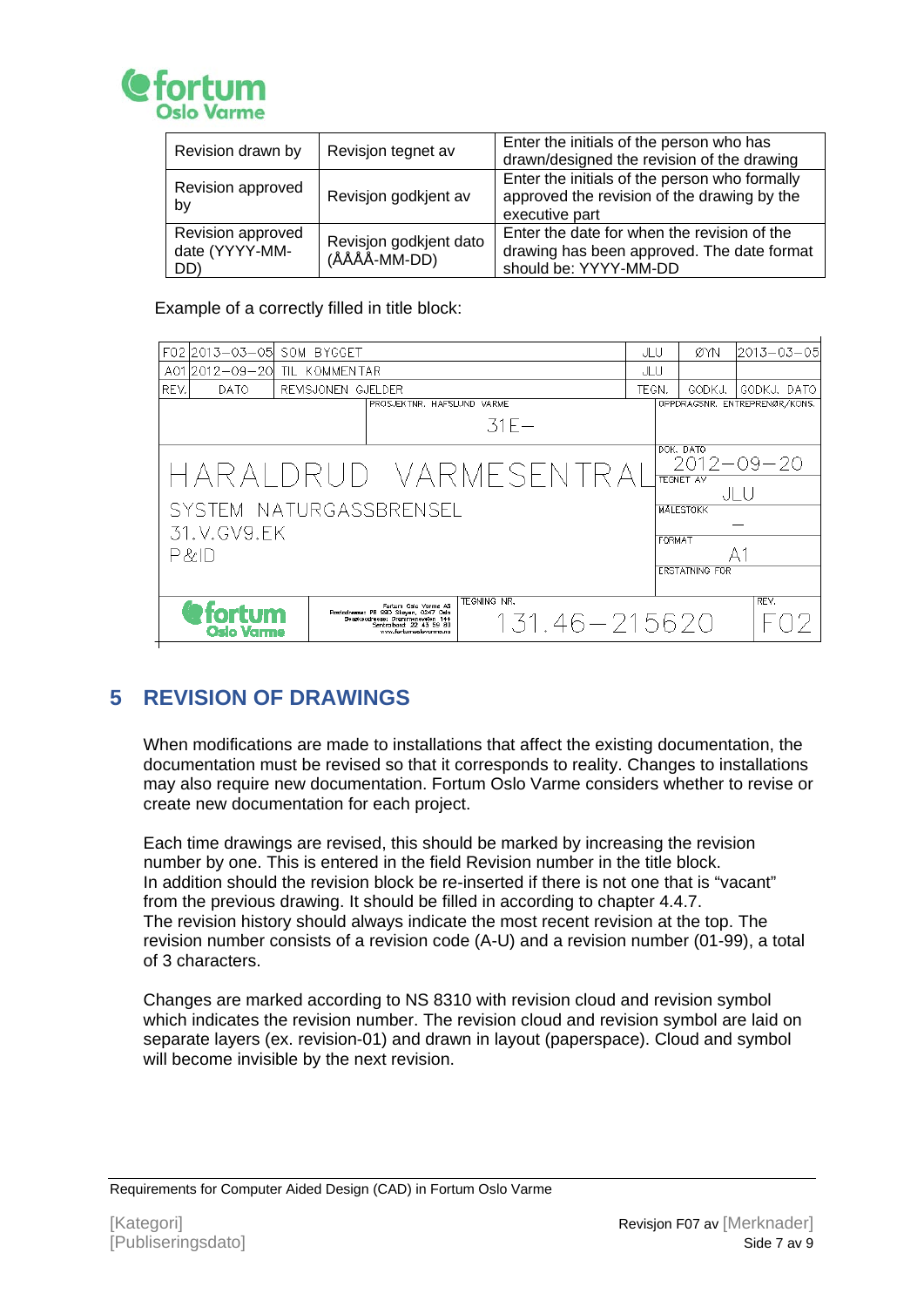

#### <span id="page-7-0"></span>**5.1 REVISION CODES**

The following revision codes shall state the purpose of the revision:

- $A =$  Internal edition
- B = Comment from the client (Fortum Oslo Varme)
- C = Request for tender or offer
- $D =$  Contract
- $E =$  Construction, fabrication (blueprint)
- $F =$  Final edition (finished), as built
- $U = E$ xpired

#### <span id="page-7-1"></span>**5.2 REVISION NUMBER**

The revision number for a document or drawing is a sequential number that increases by 1 each time a new revision of the document is released. The revision number starts at 01, which is also the first edition of the document. If the revision code changes, the revision number must also change.

Example: A01, B02, C03, D04, E05, E06, F07

## <span id="page-7-2"></span>**5.3 CODING OF EXPIRED DRAWINGS**

When a drawing or document is deleted, should this be made visible by revision. The new revision shall have revision code U and a new revision number. Reference should also be made to any documents that replace the old one.

## <span id="page-7-3"></span>**6 FINAL DOCUMENTATION, AS BUILT**

All final documentation must be submitted in original format + PDF.

For projects documented in EPLAN, this means that a zw1 file must be submitted in addition to a PDF file.

For drawings/models produced in AutoCAD, AutoCAD P&ID and AutoCAD Plant 3D, this means that drawings/models must be delivered in dwg format with all associated databases/libraries for 3D models.

For 3D models (BIM) that are not produced in Autodesk software, this means that the IFC file must be submitted in addition to a PDF file.

On "as-built" drawings, all revision clouds and revision symbols should be removed. The XREF used must be linked to the completed drawing (in AutoCAD, xbind, eTransmit).

PDF drawings should be properly oriented and show layering (separate function in Acrobat). If the drawing is produced with more than 1 layout (multiple drawings in 1 file), the name of the layout should be equal to the drawing number. It must be "cleaned up" in the drawing before handing it over to Fortum Oslo Varme.

By "cleaned up" it means data that is not used in the drawing such as blocks, layers  $+ +$ , and objects lying around and "hovering" (purge command). When running a Zoom – Extents command, there should be no objects outside the drawing frame in layout.

Drawings/models and other material prepared in a project paid for or managed by the client, is the client's property and must be handed over to Fortum Oslo Varme.